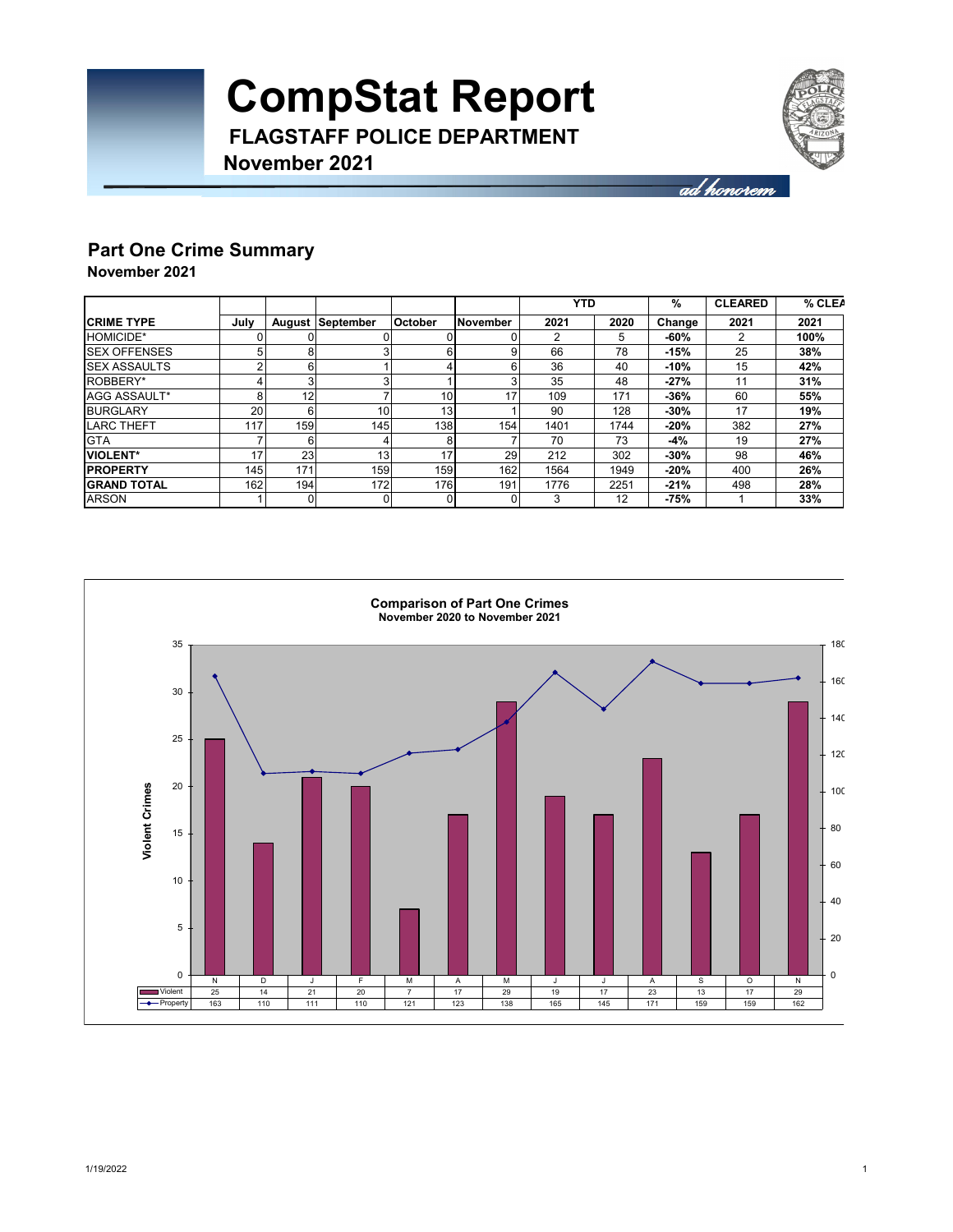## **Patrol Activity / Goals**

### **November 2021**

| <b>ACTIVITY TYPE</b>                                                            |  |                 |        |           |                 |                 | <b>YTD</b> | <b>YTD</b> | $\frac{0}{0}$ |
|---------------------------------------------------------------------------------|--|-----------------|--------|-----------|-----------------|-----------------|------------|------------|---------------|
|                                                                                 |  | July            | August | September | October         | <b>November</b> | 2021       | 2020       | Change        |
| <b>Robberies</b>                                                                |  |                 |        |           |                 |                 | 35         | 48         | $-27%$        |
| <b>Total Burglaries</b>                                                         |  | 20              |        | 10        | 13 <sub>1</sub> |                 | 90         | 128        | $-30%$        |
| <b>Res Burglaries</b>                                                           |  | 10              |        | ◠         |                 |                 | 46         | 73         | $-37%$        |
| <b>Comm Burglaries</b>                                                          |  | 10 <sub>1</sub> |        |           |                 |                 | 44         | 55         | $-20%$        |
| <b>Auto Burglaries</b>                                                          |  | 21              | 15     | 20        | 18              | 17              | 151        | 162        | $-7%$         |
| <b>Shoplifting</b>                                                              |  | 30              | 60     | 53        | 43              | 55              | 472        | 768        | $-39%$        |
| <b>Citations/Warnings</b>                                                       |  | 905             | 651    | 809       | 858             | 762             | 10.402     | 9,568      | 9%            |
| <b>DUI Arrests</b>                                                              |  | 58              | 43     | 44        | 50              | 46              | 541        | 432        | 25%           |
| <b>Collisions</b>                                                               |  | 208             | 259    | 271       | 284             | 179             | 2,417      | 1,994      | 21%           |
| NOTE: la establista de dise dC DIII encende. AO que non dina late est non ultre |  |                 |        |           |                 |                 |            |            |               |

**NOTE: In addition to the 46 DUI arrests, 10 are pending blood results.**



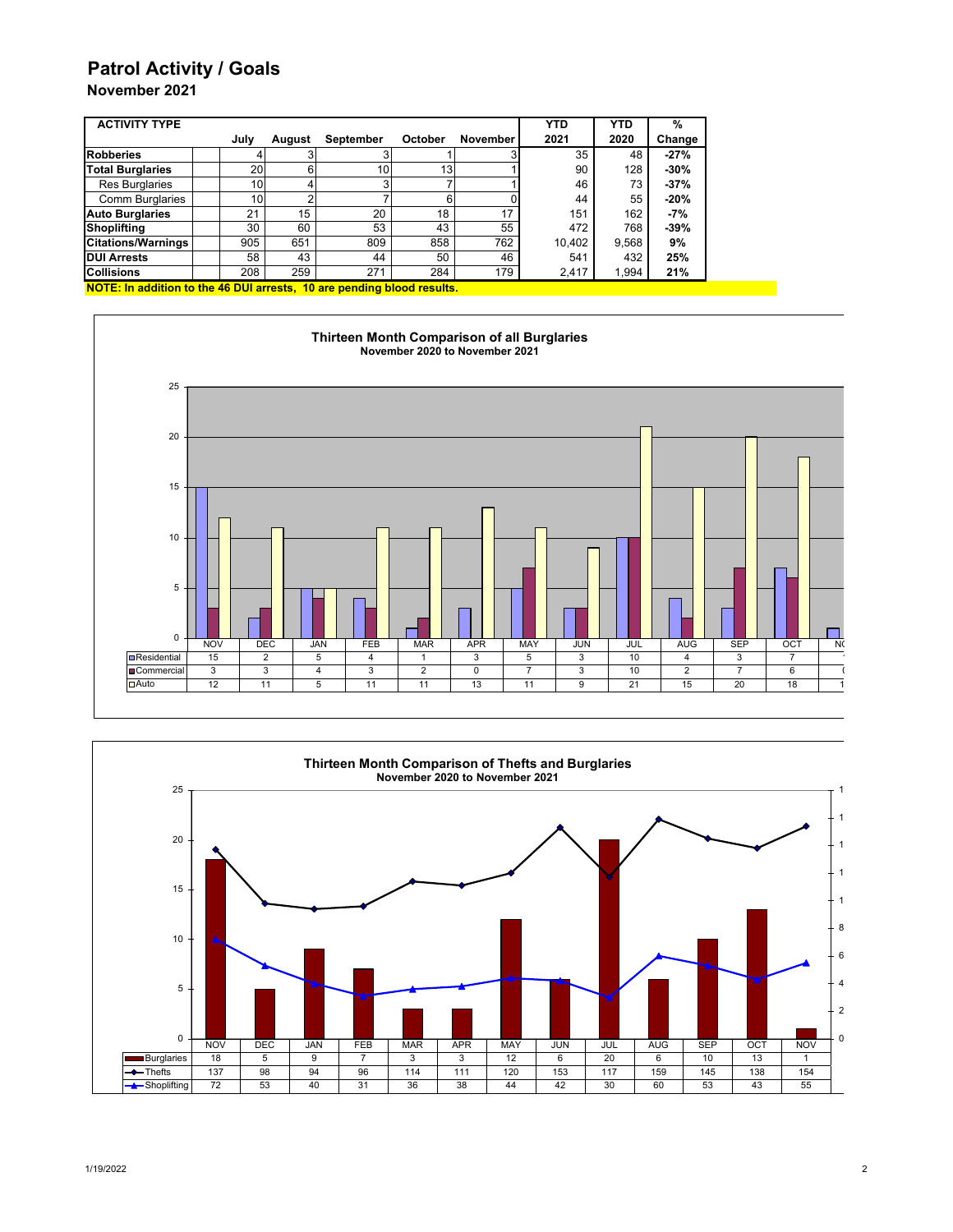## **TRAFFIC DATA**

**November 2021**

|                                    |                |                 |                  |                 |                 | <b>YTD</b> | <b>YTD</b> | %      |
|------------------------------------|----------------|-----------------|------------------|-----------------|-----------------|------------|------------|--------|
| <b>ACTIVITY TYPE</b>               | July           | August          | September        | October         | <b>November</b> | 2021       | 2020       | Change |
| Non-Injury Collisions              | 169            | 215             | 214              | 250             | 159             | 2,057      | 1,751      | 17%    |
| <b>Injury Collisions</b>           | 38             | 44              | 57               | 32              | 20              | 352        | 240        | 47%    |
| <b>Fatal Collisions</b>            |                | 0               |                  | 2               | 0               | 8          | 3          | 167%   |
| <b>Private Property Collisions</b> | 61             | 63              | 84               | 52              | 50              | 677        | 627        | 8%     |
| <b>DUI Related Collisions</b>      | 8              | 4               | 9                | 9               | 8               | 79         | 90         | $-12%$ |
| <b>DUI (Total)</b>                 | 58             | 43              | 44               | 50              | 46              | 541        | 432        | 25%    |
| DUI (Alcohol)                      | 56             | 40              | 43 <sub>l</sub>  | 49              | 46              | 511        |            |        |
| DUI (Drugs)                        | $\overline{2}$ | 3               |                  |                 | O               | 30         |            |        |
| <b>Traffic Citations</b>           | 322            | 257             | 268              | 275             | 240             | 3,615      | 3,453      | 5%     |
| Warnings                           | 583            | 394             | 541              | 583             | 522             | 6.787      | 6,115      | 11%    |
| <b>Parking Citations</b>           | 5              | 13 <sub>1</sub> | 15               |                 | 15              | 323        | 627        | $-48%$ |
| All Traffic Stops                  | 1.237          | 846             | 1,020            | 1,122           | 1.088           | 13.303     | 10.967     | 21%    |
| Traffic Stops-No Enfor             | 201            | 112             | 163 <sup>l</sup> | 115             | 123             | 1.449      | 964        | 50%    |
| 30-Day Impounds                    | 9              | 20              | 16               | 15 <sub>1</sub> | 16              | 1731       | 117        | 48%    |





1/19/2022 3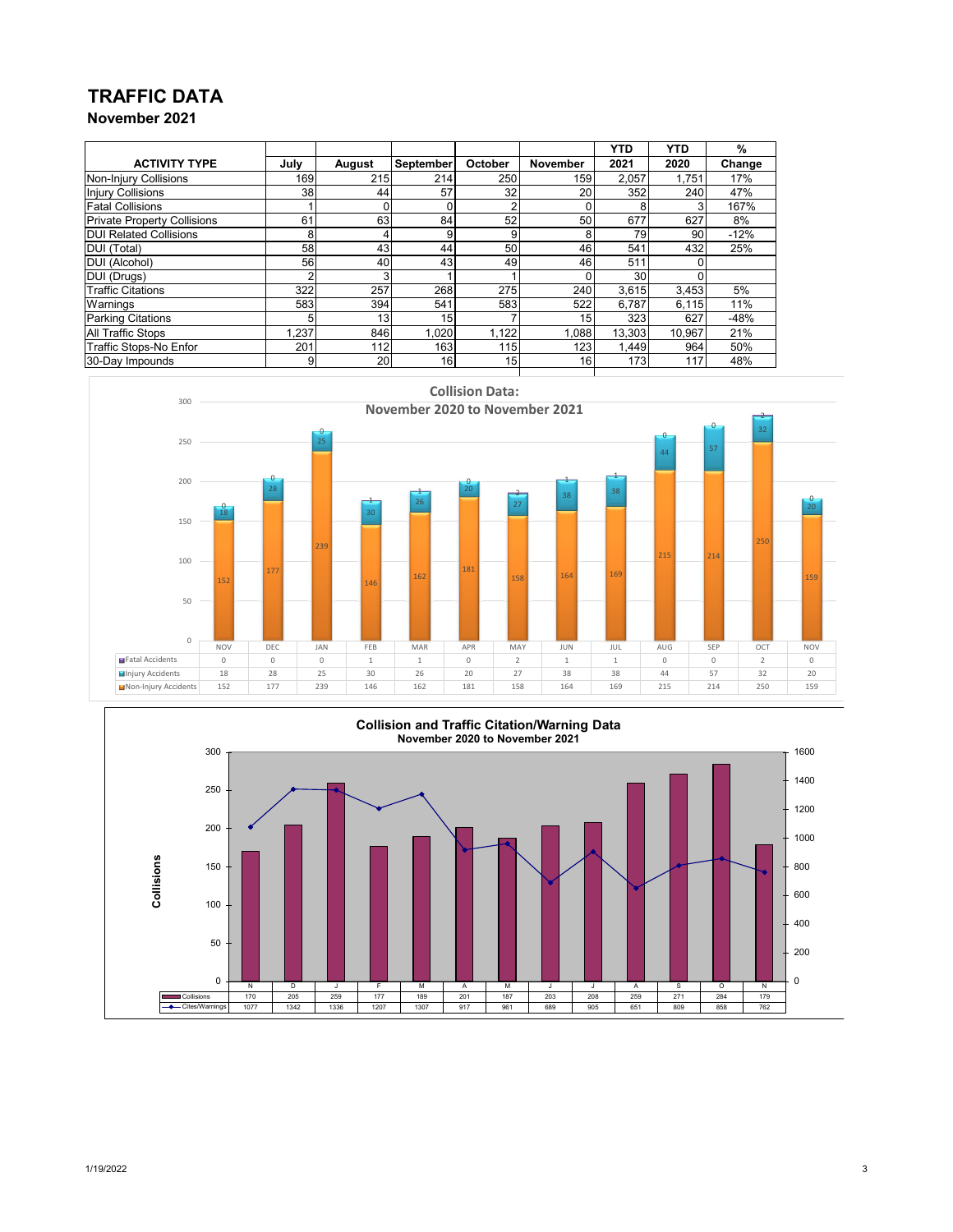

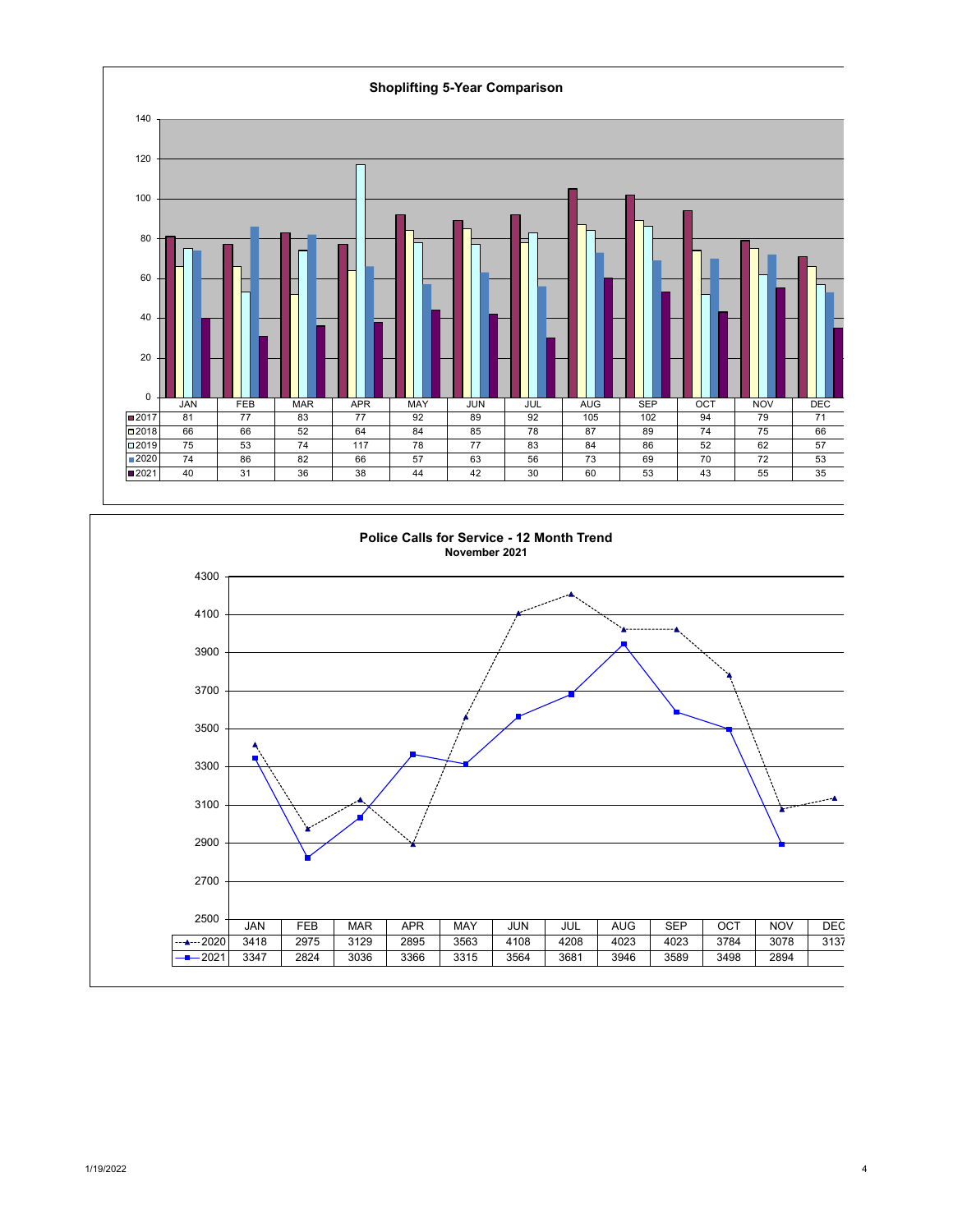

## This section intentionally left blank.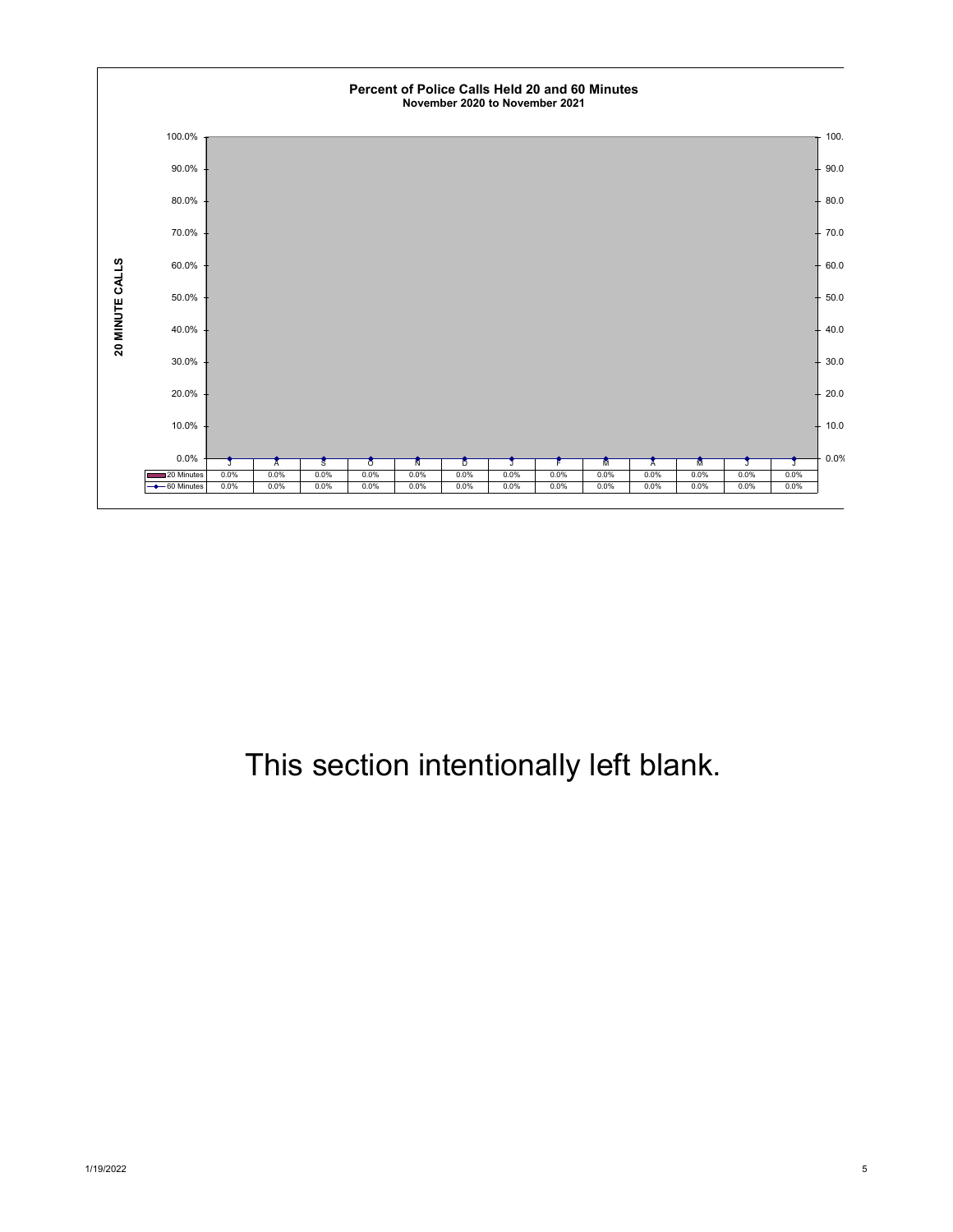



 $\mathfrak z$  $\mathfrak z$  $\mathfrak{z}$ Property Crimes **Property Crimes**  $\mathfrak{z}$ 

כ)<br>כ)

 $\mathfrak z$ 

1/19/2022

6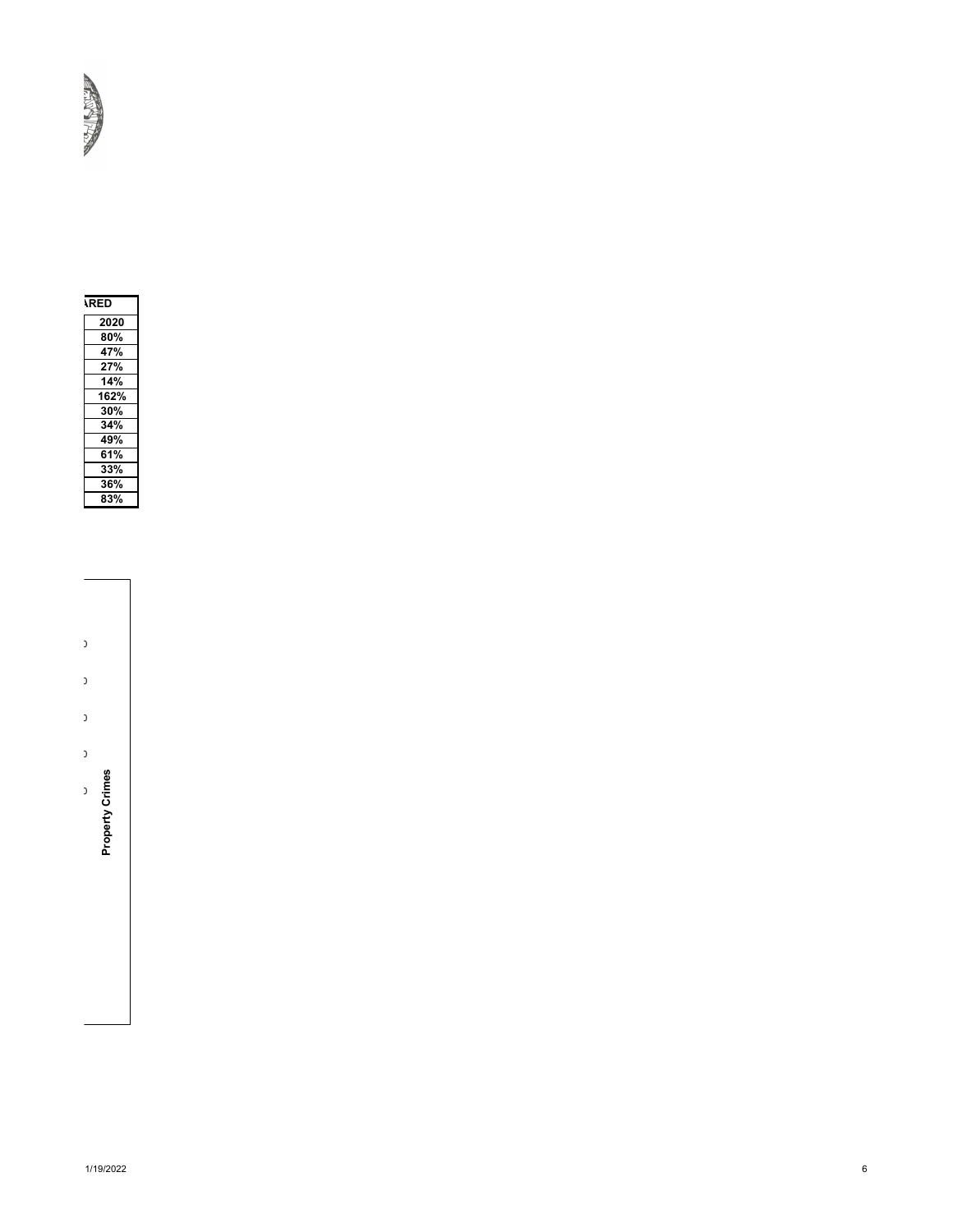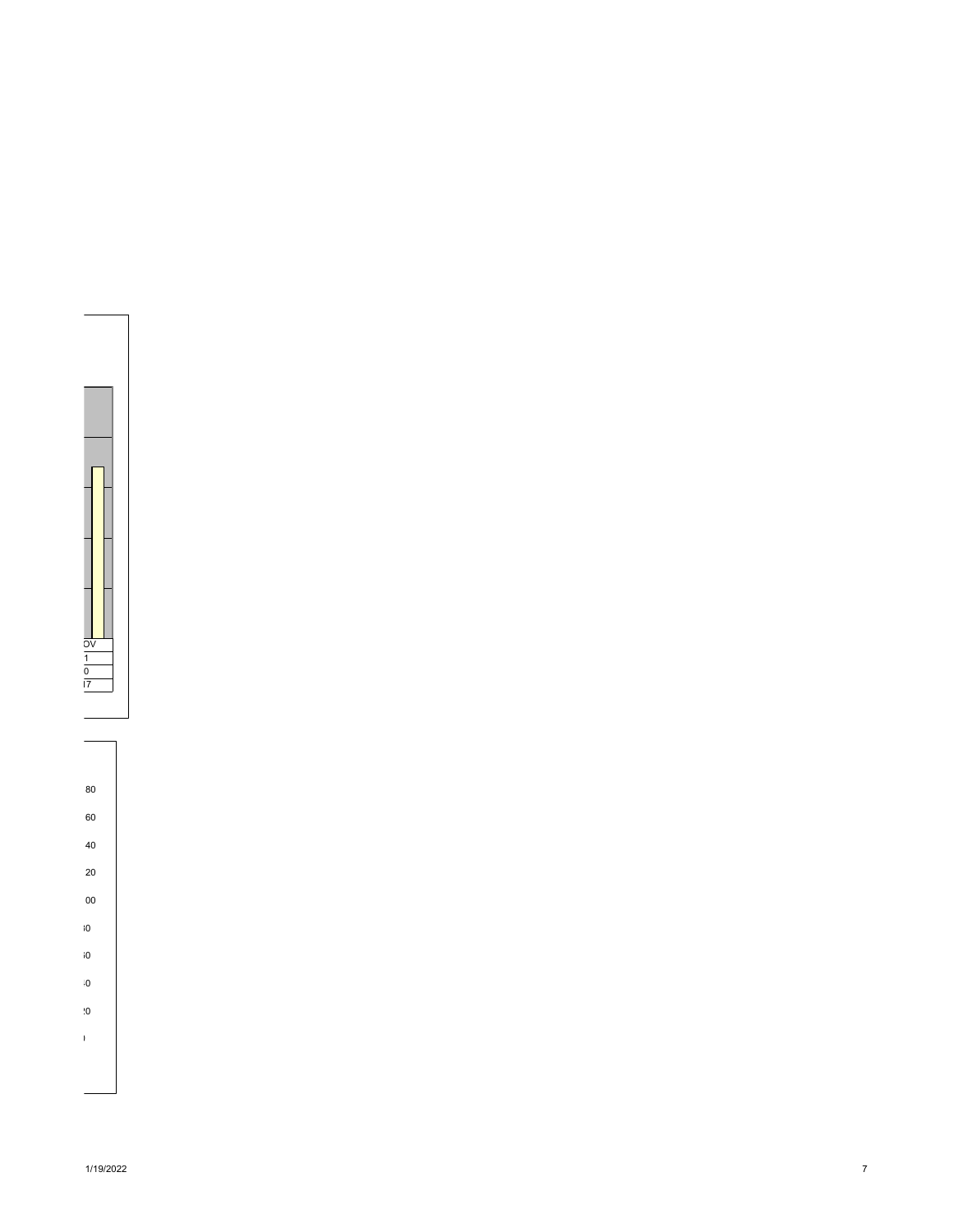**Cites/Warnings Cites/Warnings**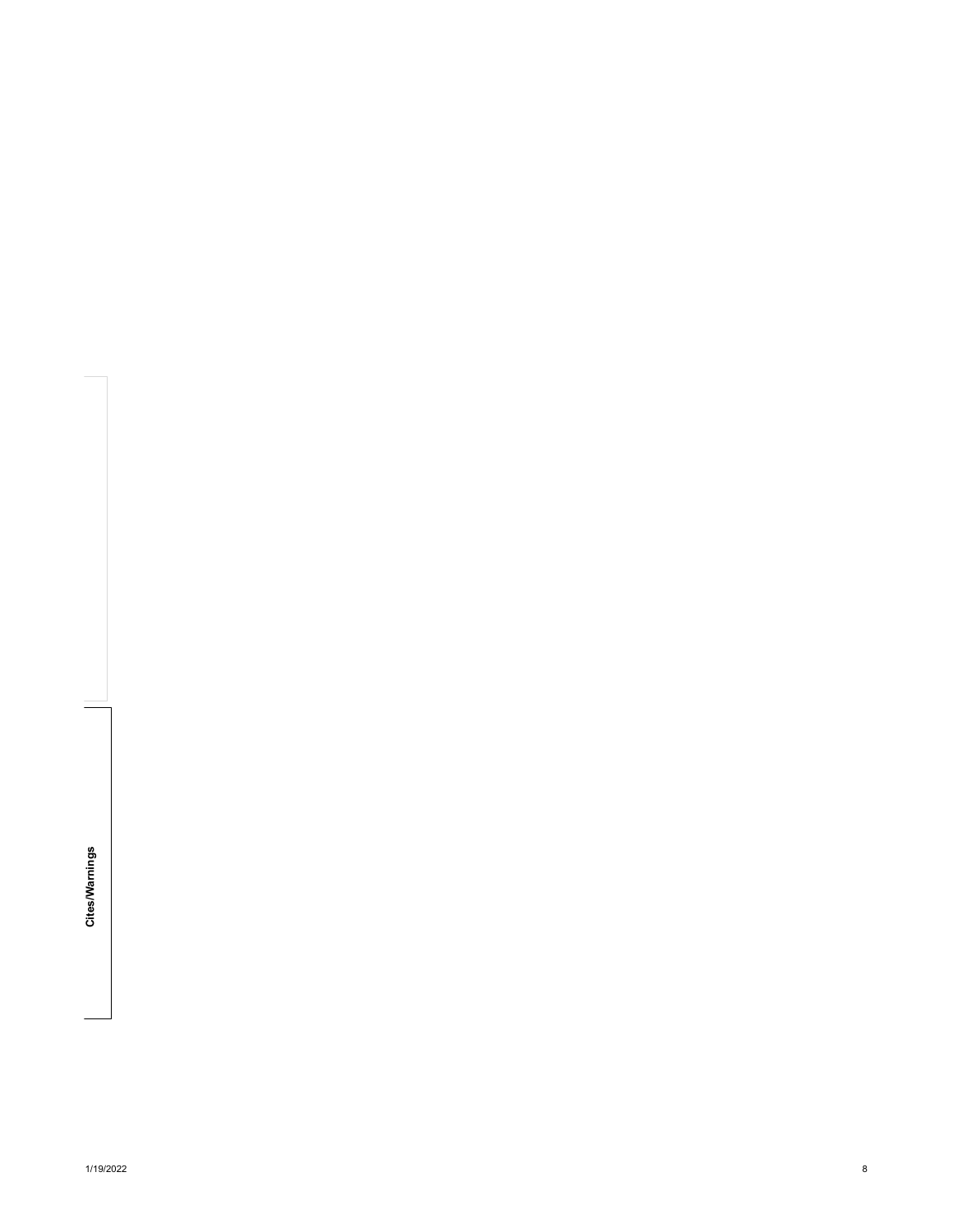$\frac{2}{7}$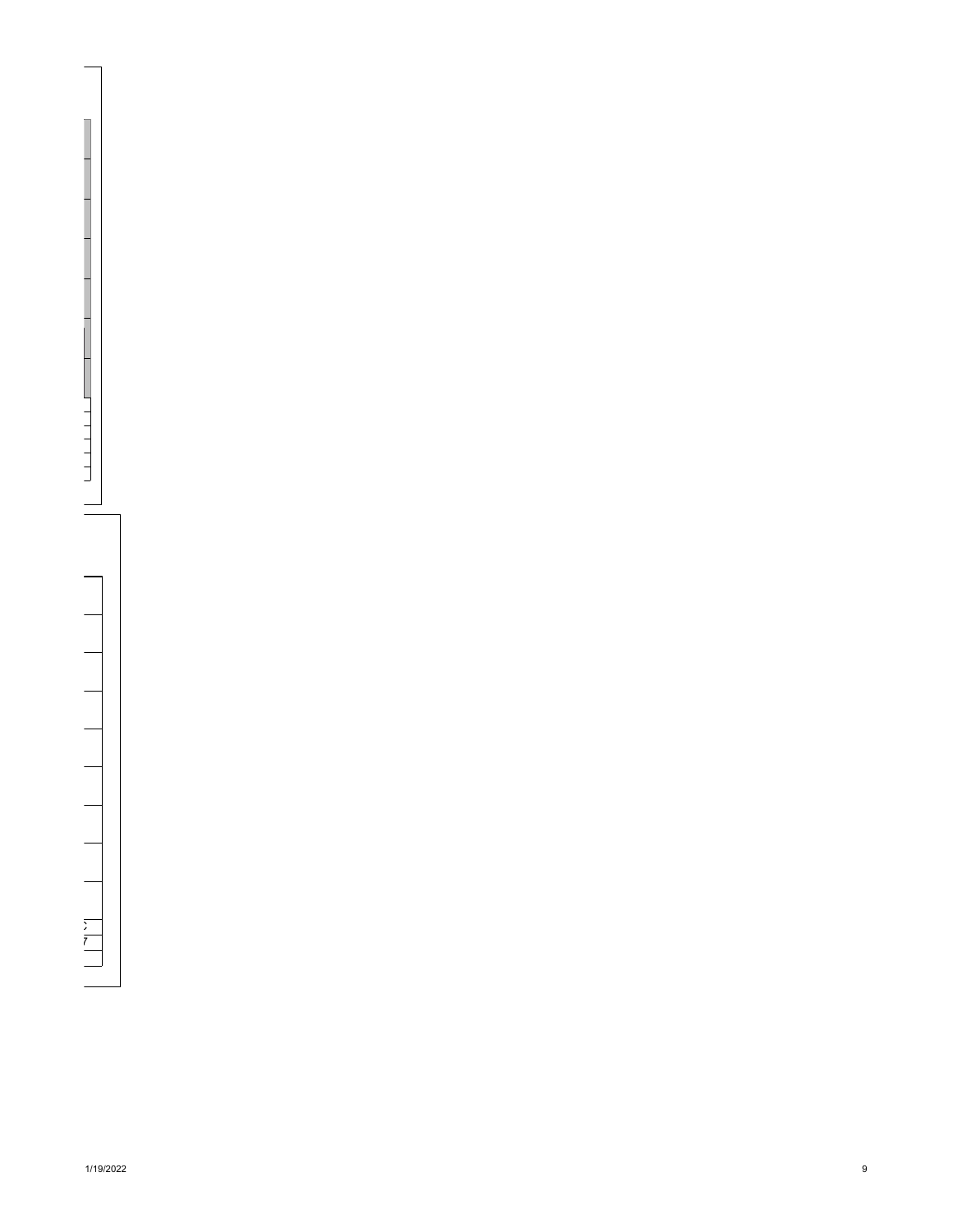$0\%$ 0% % % % % % % % % % %  $\frac{1}{2}$  $\frac{1}{2}$  $\frac{1}{2}$ १ हे हे हे<br>60 MINUTE CALLS **60 MINUTE CALLS**  $\frac{1}{2}$  $\frac{9}{6}$  $\%$  $\mathbf 6$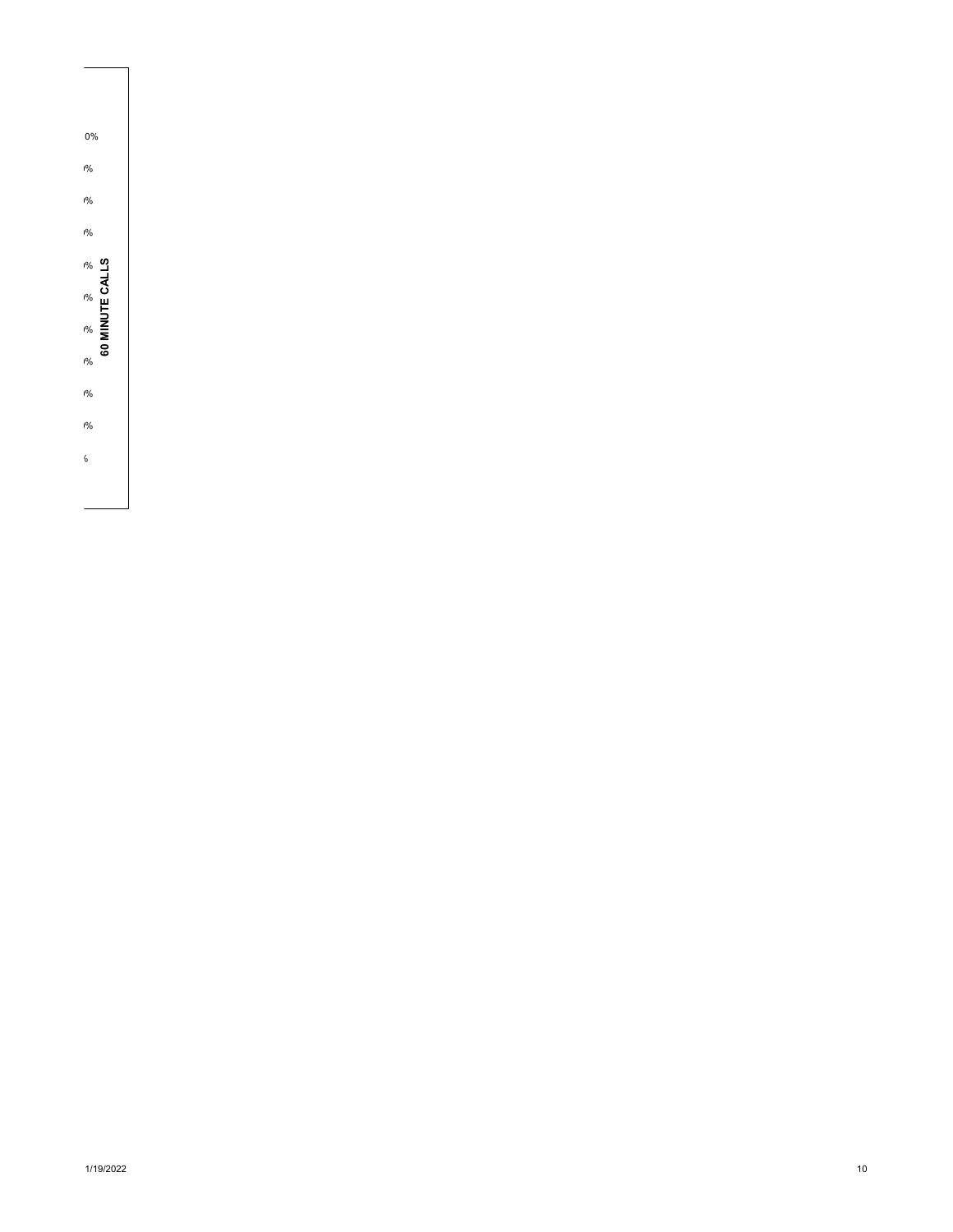

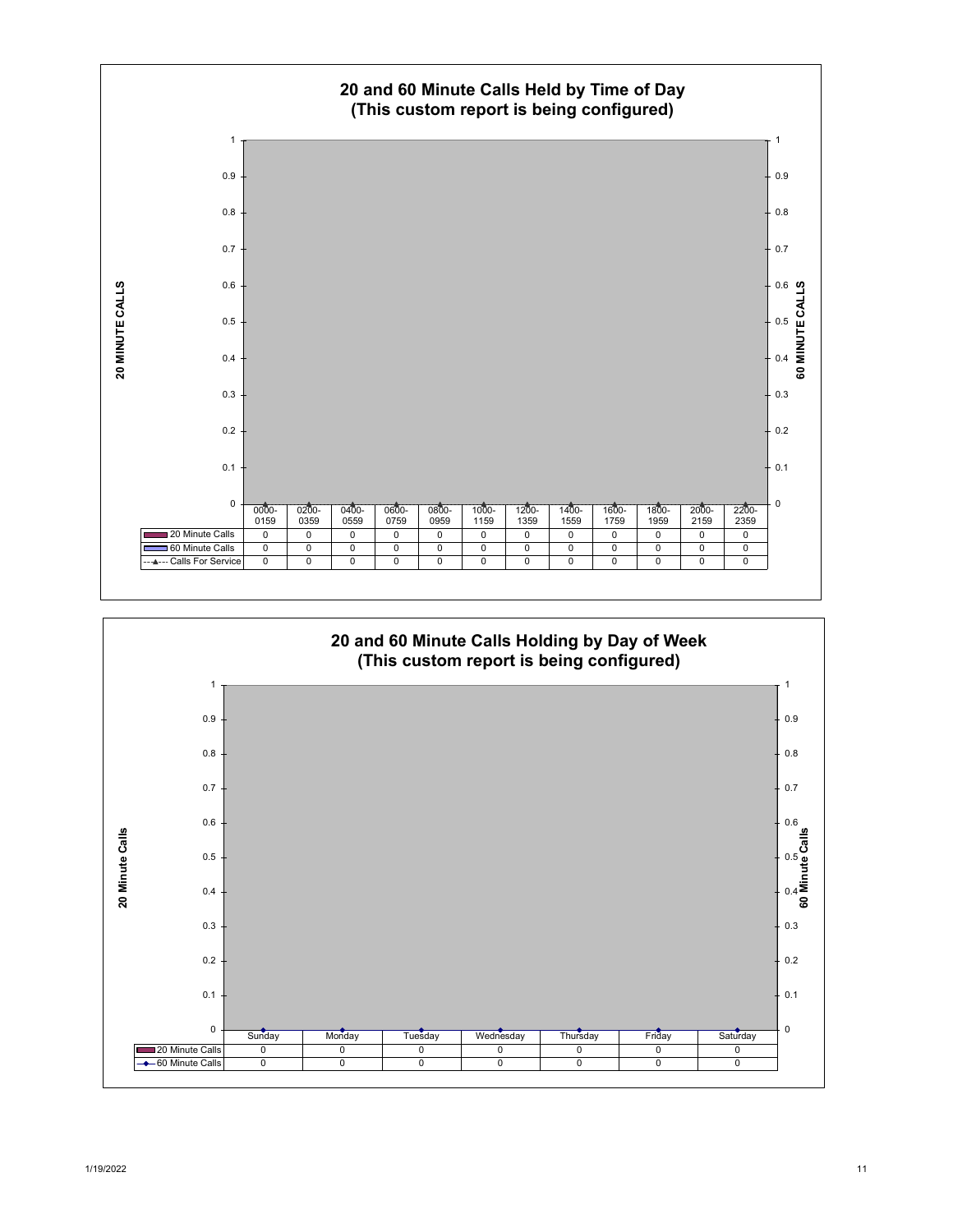In an effort to be more transparent, we have started presenting arrest and victimization rates year to date. These statistics are currently being impacted by trends related to the Covid -19 pandemic. Flagstaff has seen less visitation and tourism, and a reduction in our college student population. This has positively manifested itself in reduced criminality and arrests in some areas. Our community is one of only a few that has provided additional housing options for homeless populations. This has drawn more homeless individuals to Flagstaff. Unfortunately, we continue to see Native American members of our homeless population over-represented in both arrest and victimization data. Many of these arrests are on those who are not City residents, and many of these arrests are of repeat offenders.



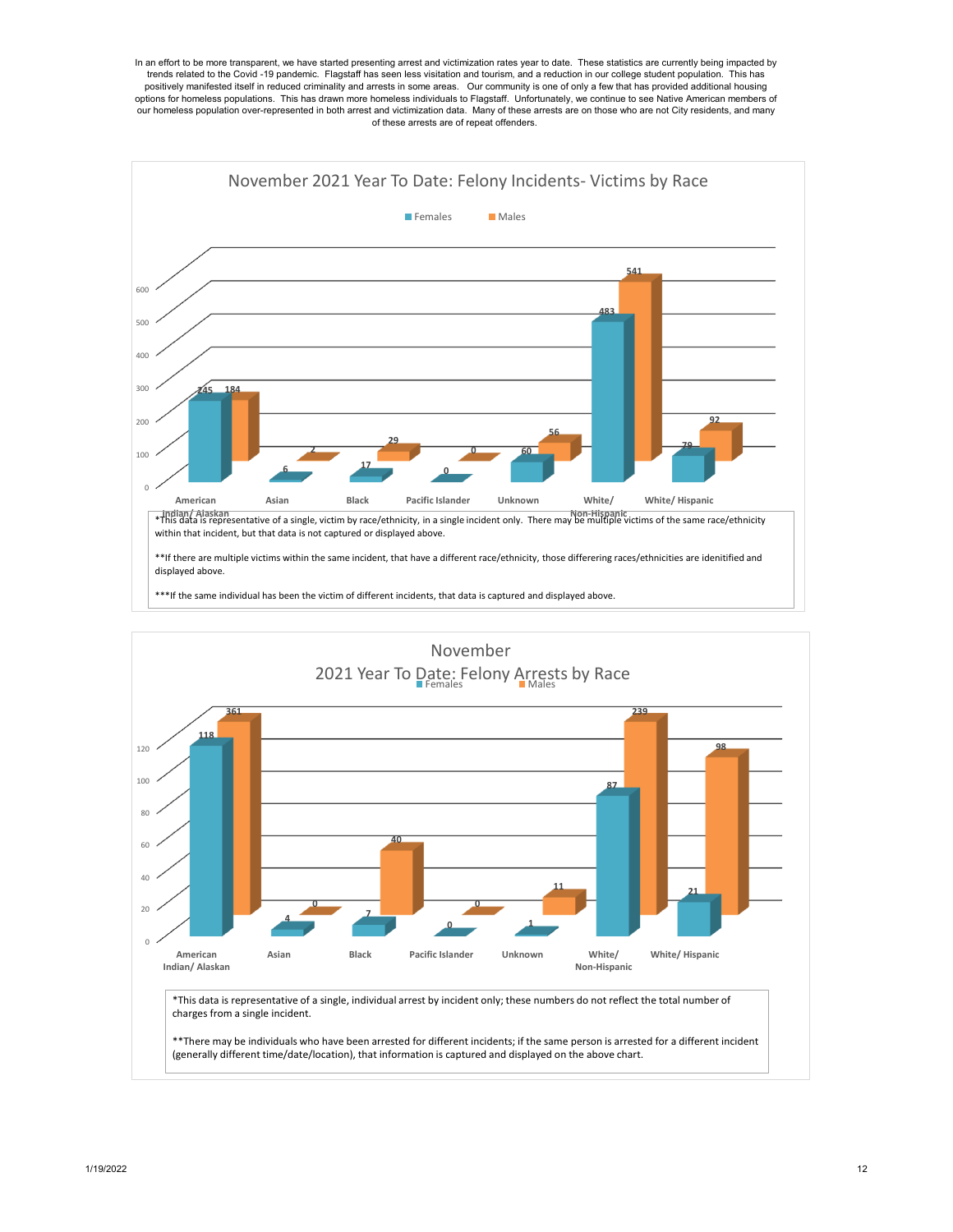In an effort to be more transparent, we have started presenting arrest and victimization rates year to date. These statistics are currently being impacted by trends related to the Covid -19 pandemic. Flagstaff has seen less visitation and tourism, and a reduction in our college student population. This has positively manifested itself in reduced criminality and arrests in some areas. Our community is one of only a few that has provided additional housing options for homeless populations. This has drawn more homeless individuals to Flagstaff. Unfortunately, we continue to see Native American members of our homeless population over-represented in both arrest and victimization data. Many of these arrests are on those who are not City residents, and many of these arrests are of repeat offenders.

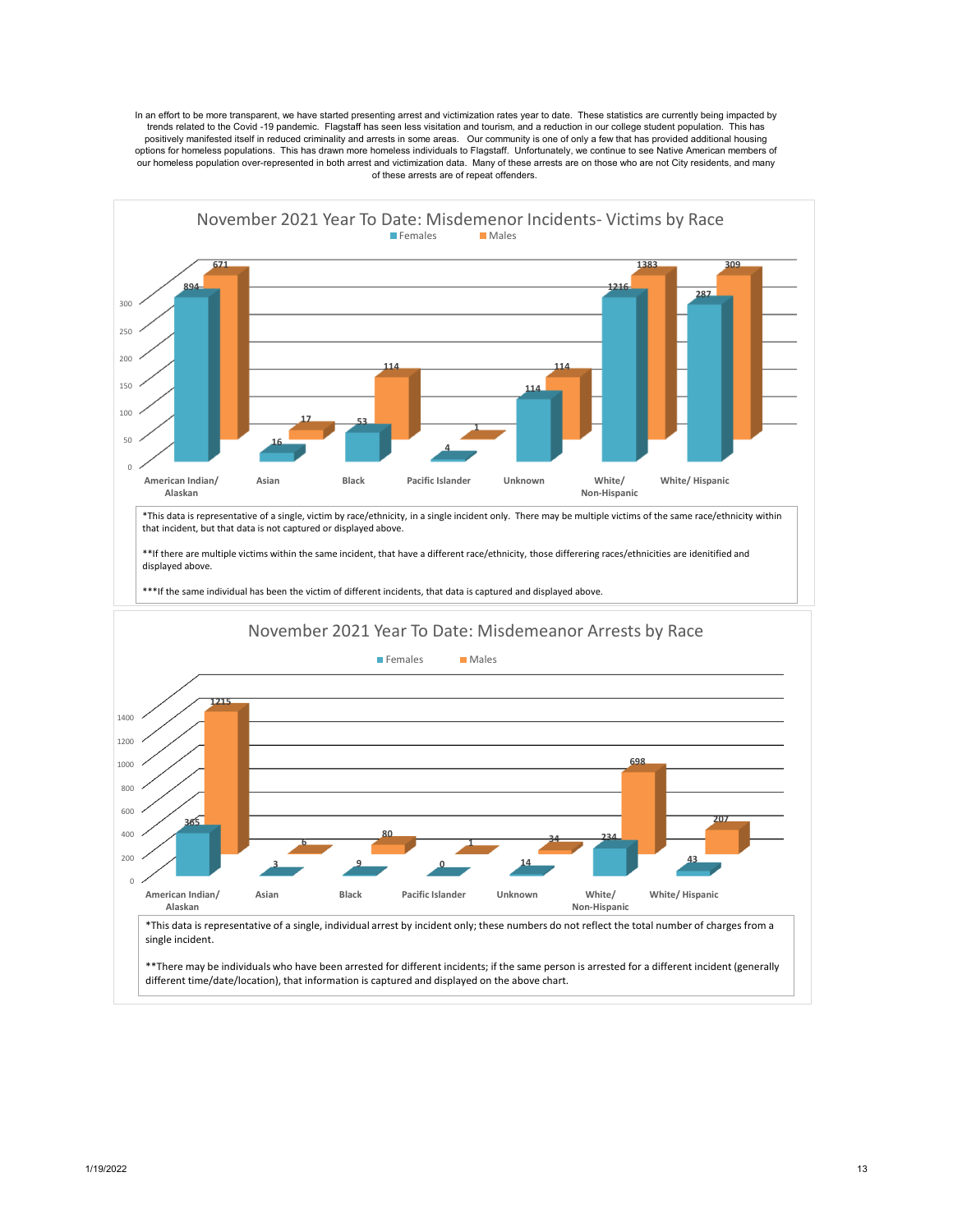

### **FLAGSTAFF POLICE DEPARTMENT MONTHLY REPORT November 2021**

|                                    | November       | Y.T.D. 2021 | Y.T.D. 2020 | % CHANGE         |
|------------------------------------|----------------|-------------|-------------|------------------|
| <b>CALLS FOR SERVICE (TOTAL)</b>   | 5552           | 71153       | 73343       | $-3.0%$          |
| 1. Police                          | 2894           | 37060       | 38796       | $-4.5%$          |
| 2. Sheriff                         | 1261           | 16582       | 16716       | $-0.8%$          |
| 3. City Fire                       | 1192           | 14437       | 14523       | $-0.6%$          |
| 4. Rural Fire                      | 194            | 2895        | 3035        | $-4.6%$          |
| 5. Forest Service                  | 9              | 142         | 232         | $-38.8%$         |
| 6. US NPS                          | $\overline{2}$ | 37          | 41          |                  |
|                                    |                |             |             |                  |
| <b>REPORTS TAKEN (TOTAL)</b>       | 1371           | 15827       | 16422       | $-3.6%$          |
| Misdemeanor<br>1 <sub>1</sub>      | 617            | 6993        | 7963        | $-12.2%$         |
| Felony                             | 220            | 2423        | 2691        | $-10.0%$         |
| 3. Incident                        | 534            | 6411        | 5768        | 11.1%            |
| Accident                           | 179            | 2417        | 1994        | 21.2%            |
| Incident - no report               | 1523           | 21533       | 21265       | 1.3%             |
| Short Form Reports                 | $\overline{7}$ | 224         | 342         | $-34.5%$         |
| <b>Violent Crimes</b>              | 29             | 212         | 302         | $-29.8%$         |
| <b>Property Crimes</b>             | 162            | 1564        | 1949        | $-19.8%$         |
|                                    |                |             |             |                  |
| <b>ARRESTS (TOTAL)</b>             | 388            | 4127        | 5392        | $-23.5%$         |
| Misdemeanor arrests<br>1.          | 285            | 3142        | 4435        | $-29.2%$         |
| <b>Felony Arrests</b>              | 103            | 985         | 957         | 2.9%             |
| In-Custody Bookings                | 300            | 3187        | 3966        | $-19.6%$         |
| Juvenile Arrests                   | $\overline{4}$ | 36          | 65          | $-44.6%$         |
| Juvenile Referrals                 | 15             | 101         | 80          | 26.3%            |
| <b>Warrant Arrests</b>             | 41             | 324         | 474         | $-31.6%$         |
|                                    |                |             |             |                  |
| <b>TRAFFIC ACCIDENTS (TOTAL)</b>   |                |             |             |                  |
| <b>Includes Private Property</b>   | 179            | 2417        | 1994        | 21.2%            |
| Non-Injury Accidents               | 159            | 2057        | 1751        | 17.5%            |
| 2. Injury Accidents                | 20             | 352         | 240         | 46.7%            |
| 3.<br><b>Fatal Accidents</b>       | 0              | 8           | 3           | 200.0%           |
| <b>Private Property Accidents</b>  | 50             | 677<br>79   | 627         | 8.0%<br>$-12.2%$ |
| <b>DUI Related Accidents</b>       | 8              |             | 90          |                  |
| <b>CITATIONS ISSUED (TOTAL)</b>    | 408            | 5738        | 7515        | $-23.6%$         |
|                                    |                |             |             |                  |
| 1. Traffic<br>D.U.I.'s             | 240<br>46      | 3615<br>541 | 3453<br>432 | 4.7%<br>25.2%    |
| Criminal (Non-Traffic)<br>2.       | 168            | 2123        | 4062        | $-47.7%$         |
|                                    |                |             |             |                  |
| <b>WARNING &amp; REPAIR ORDERS</b> | 522            | 6787        | 6115        | 11.0%            |
|                                    |                |             |             |                  |
| <b>FIELD I.D. CARDS</b>            | 417            | 7351        | 8607        | $-14.6%$         |
|                                    |                |             |             |                  |
| <b>PI CONTACTS</b>                 | 72             | 2145        | 2484        | $-13.6%$         |
|                                    |                |             |             |                  |
| <b>DETECTIVES</b>                  |                |             |             |                  |
| 1. Cases Assigned                  | 282            | 2888        | 3183        | $-9.3%$          |
| 2. Cases Cleared                   | 131            | 1545        | 1803        | $-14.3%$         |
| 3. Clearance Rate                  | 46%            | 53.5%       | 56.6%       | $-3.1%$          |
|                                    |                |             |             |                  |
| <b>DOMESTIC VIOLENCE</b>           |                |             |             |                  |
| 1. Incidents Reported              | 131            | 1595        | 1751        | $-8.9%$          |
| a. Misdemeanor                     | 107            | 1355        | 1474        | $-8.1%$          |
| b. Felony                          | 24             | 240         | 277         | $-13.4%$         |
| $\overline{2}$ .<br>Arrests        | 56             | 583         | 714         | $-18.3%$         |
|                                    |                |             |             |                  |

**Shaded areas indicate YTD adjustments**